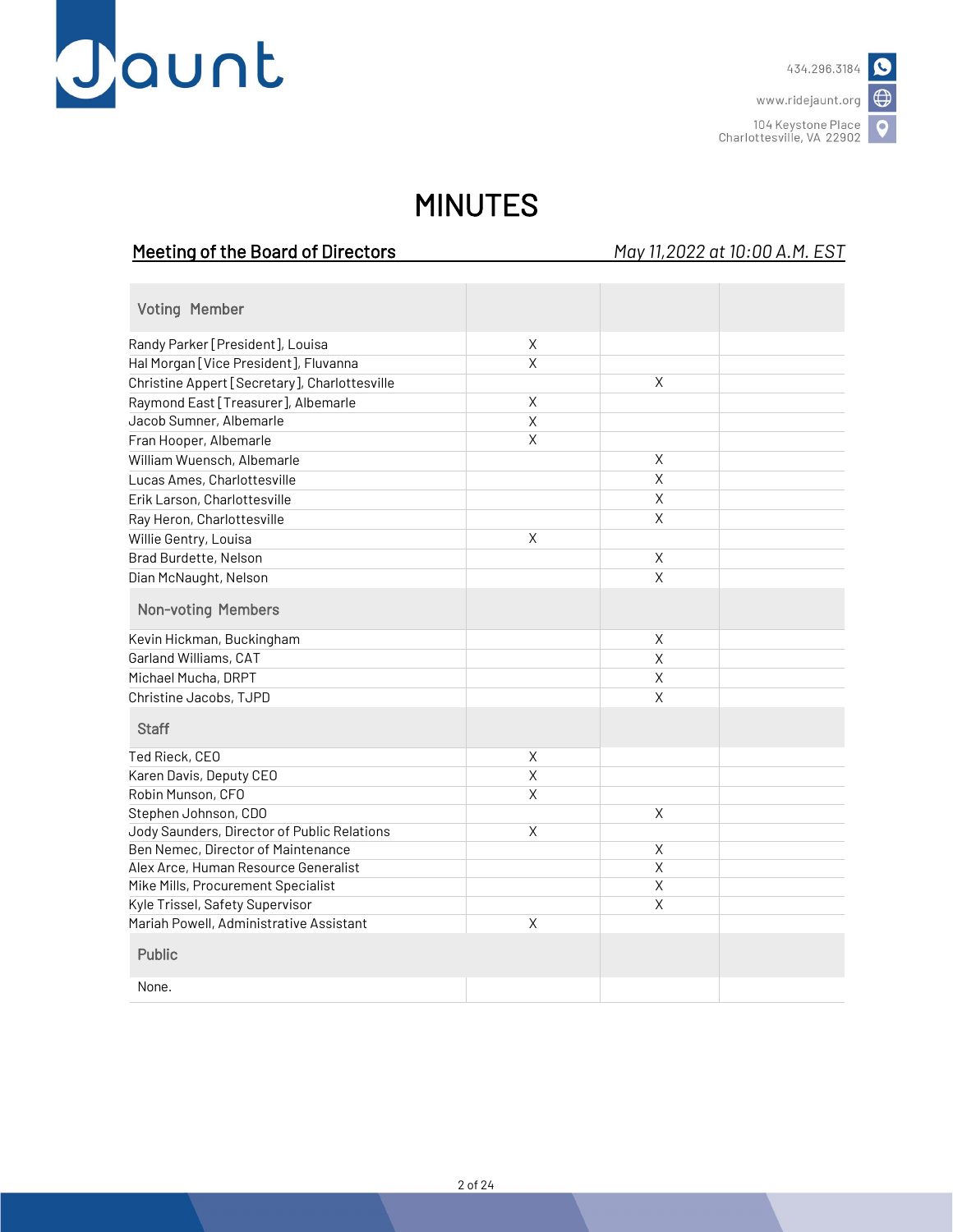- I. Call to Order— Randy Parker, President A. The meeting was called to order at 10:02 A.M.
- II. Roll Call Christine Appert, Secretary | Mariah Powell, Board Assistant A. Christine called roll and a quorum was confirmed.
- III. Introductions-Randy Parker, President
	- A. Jordan Bowman, legal counsel for Jaunt, and Supervisor Steve Bowman, representative for Greene County, were introduced and welcomed to the board.
- IV. Public Comments—Randy Parker, President A. None.
- V. Action Items
	- i. April 13,2022 Board of Directors Meeting Minutes Adoption—Randy Parker, President
		- No additions or corrections needed.

Motioned by Hal, seconded by Ray East. Passed unanimously, with no abstentions.

- VI. Standing Committee Reports
	- A. Finance Committee—Robin Munson, CFO
		- a. Financial Report
			- The finance committee incorporated the following additions at the beginning of the financial report this month: 2 pie charts showing percentages of actual revenue versus expenses against the remaining budget, and a bar graph showing the budgeted amount of surplus and the actual amount of surplus *(April 13 2022 Agenda, pg.7).*
				- Actual revenue is \$8.7 million (58% of total annual budget).
				- Actual expenses are \$6.6 million (47% of total annual budget).
				- Actual surplus is \$2.09 million.

Robin clarified for a board member that the sum of the amounts in their respective charts were the total amounts of revenue, expenses, and surplus. Jaunt finances continue to be on target overall, which is easier to determine now - thanks to a 3-spectrum color variance guide of red (negative), yellow (on target), and green (positive). As aforementioned in the previous meeting (April 13), the federal and state income summaries have been split from the operating column. Nine extension capital project requests were approved - with the exception of bus extensions (April 2025) - these will last until the end of the next fiscal year. Technological purchases attributed to \$20,000 in capital spending. Two support vehicles were delivered on April 9.

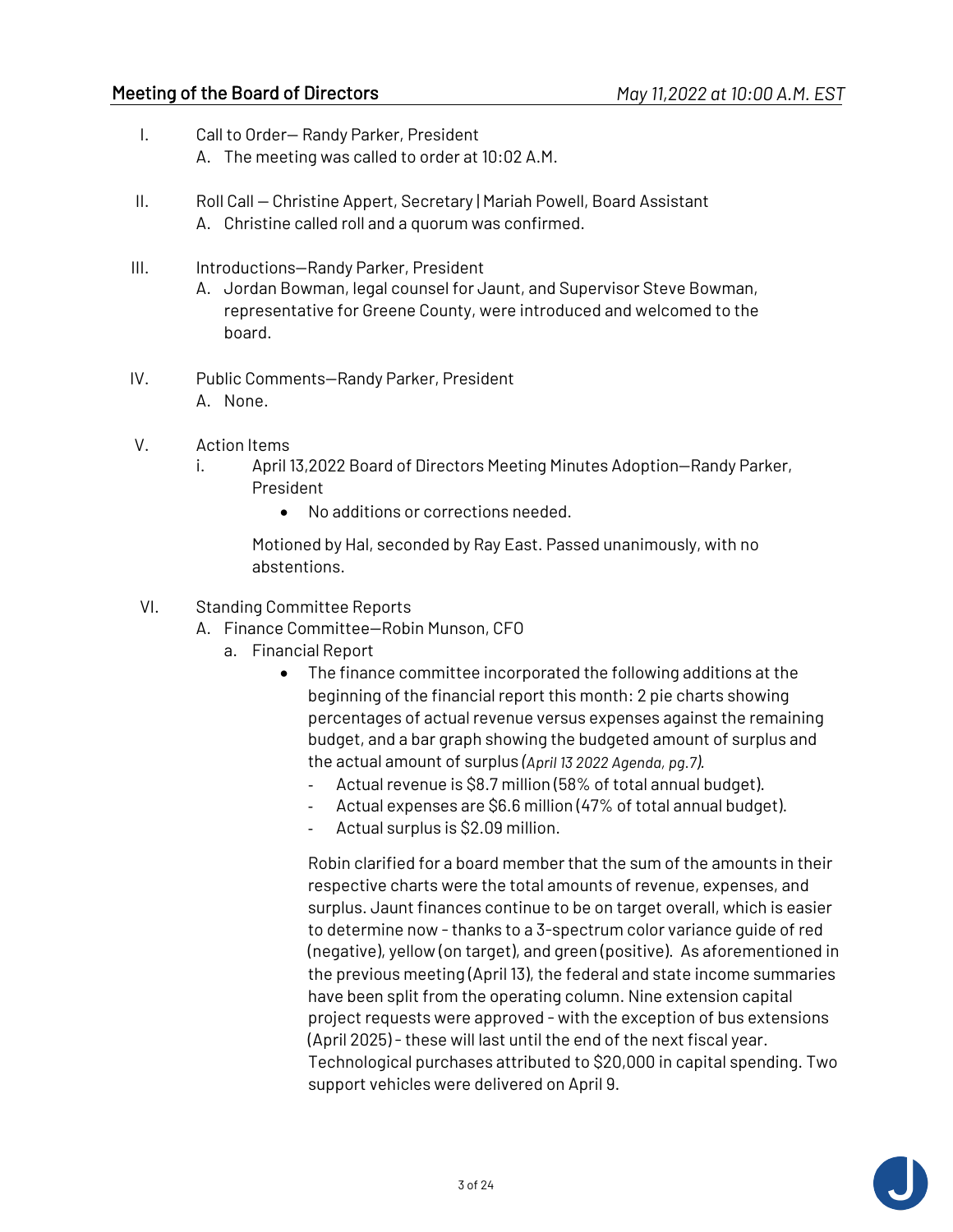- A board member wondered if free fares would be extended beyond the current fiscal year. Fare free continuance is substantiated by a recent fare survey (which indicated collecting fares were costlier than revenue taken in from fares paid) and demand being below capacity. Jody reassured board members concerned that free fares were not being promoted as much as they could be that she is planning creative marketing strategies. Randy was pleased that reservations, being free, were not any less valued (evidenced by no spikes in no show/late cancellation metrics) than when clients were charged.
- b. Ted's Submitted Expenses
	- \$97.50 was reimbursed to Ted via check. \$54.75 in expenses were also accrued on the Jaunt credit card.
- c. FY2023 Budget Presentation
	- Jaunt has faced challenges such as: personnel shortage, supply chain delivery delays, actions stemming from DRPT October 2021 "cure letter," inflation, and COVID-19. The draft budget assumes recapturing near full service in FY2023, full funding from Greene County, inflation moderating, and alternative funding to gaps in transit service that are not funded federally. Expenses in the revised budget are higher than originally anticipated due to increased marketing and future transit development. At the advice of the finance committee, surplus monies are being allocated towards financial reserves; senior staff is working with the finance committee to create reserve policies to bring to the board for consideration.
- B. Operations and Safety Report—Karen Davis, DCEO | Kyle Trissel, Safety Supervisor Typo at beginning of Summary/Highlights: "*month of February 2022*" should read "*month of March 2022.*"
	- During March there were no accidents and two site visits to investigate mobility and clearance issues.
	- Erik and Hal were recognized for their help in the safety committee's new draft of glossary of terms to accompany the ADA reports; the glossary provided in this month's agenda is intended to serve as a visual model until the draft is brought to the June board meeting.
	- Karen noted ridership within localities has increased and a successful bus operator class has finished under Kyle's leadership. He will assume the role again if a training manager has not been hired in time for the next class. 67 bus operators currently work for Jaunt; staff estimated having a total of 75-80 employed would be optimal. Karen also noted the three ADA denials in the March 22 Compliance Report section should be one (denied due to bus capacity); the other two denials were same day call-ins that weren't able to be accommodated. Randy said the "denials are looking a lot better."
	- The training manager position is aimed to be filled within the next week. Karen, Kyle, and Jody are in the course of reviewing the training program and operator's manual.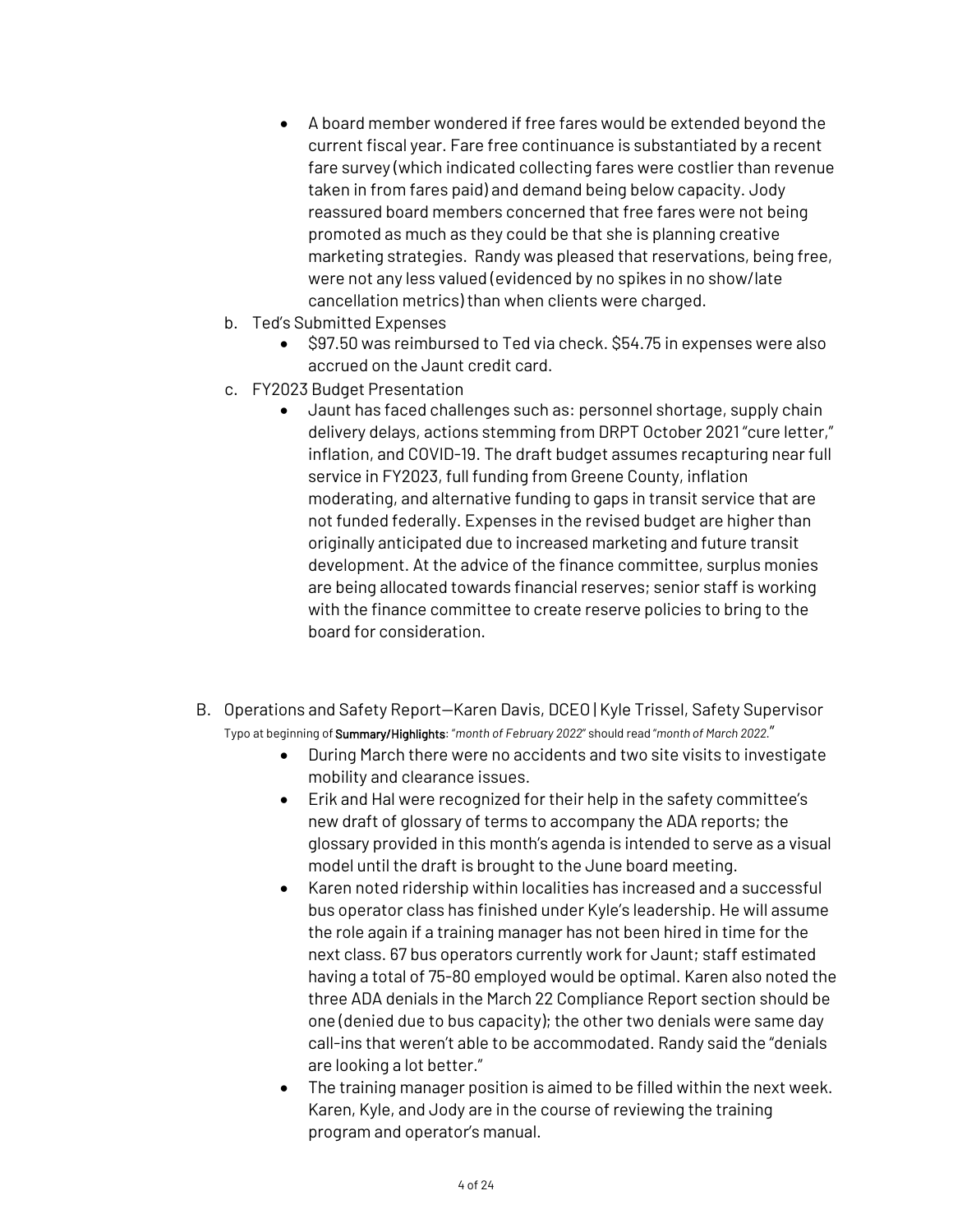- C. Regional Transit Partnership Update–Hal Morgan | Lucas Ames | Christine Jacobs
	- In the Regional Transit Partnership's May Meeting, a transportation provider from the state of Vermont will present about the different services they provide and open a Q&A upon conclusion. Christine welcomed board members to attend. The Regional Transit Vision Plan is expected to be completed in September – the next round will consist of community engagement to get feedback on the draft Vision Plan, as well as consultants presenting a constrained and unconstrained network (feasibility from potential new funding strings). CAT will present in the Regional Transit Partnership's June meeting.
- CI. Executive Report Ted Rieck, CEO
	- Ted has been meeting with various elected officials, notably Charlottesville's Deputy City Manager, Sam Sanders, to discuss better servicing in regards to Crescent Hall and the progress on Jaunt's cure letter from DRPT.
	- Charlottesville City Council has requested an update on Jaunt, which Ted will give on May 16.
	- Banking service solicitation is still in progress.
	- Karen represented Ted at the Regional Transit Partnership's April 28 meeting.
	- Senior staff had a meeting with a consultant from SRF on May 10 to begin the parking lot workflow study.
	- E-N Computers has been hired to provide IT services and staffing to Jaunt until a permanent solution is found. The new help desk technician started May 10.
	- Ted extended an invitation to board members to attend the employee picnic on June 4.
	- Crediting CAT for the initial project, Jaunt is also looking at alternative to gasoline fueled vehicles; Lucas and Randy will be serving on the advisory committee. Jody asked the board for recommendations of possible candidates from their communities to also serve on the advisory committee. Jordan informed everyone that this committee warrants public meeting notices, as the committee would be advising Jaunt's board of directors.
	- A poll will be rerun to gauge board members' availabilities on third Thursdays of the month.
		- b. Greene County
			- At the present time, Greene County will partially fund Jaunt's FY2023 budget request, the amount lasting until January 2023. Jaunt will create an MOU with the county to determine a successful outcome of service in Greene. A full year agreement is contingent upon satisfactory performance and additional funding as a result.